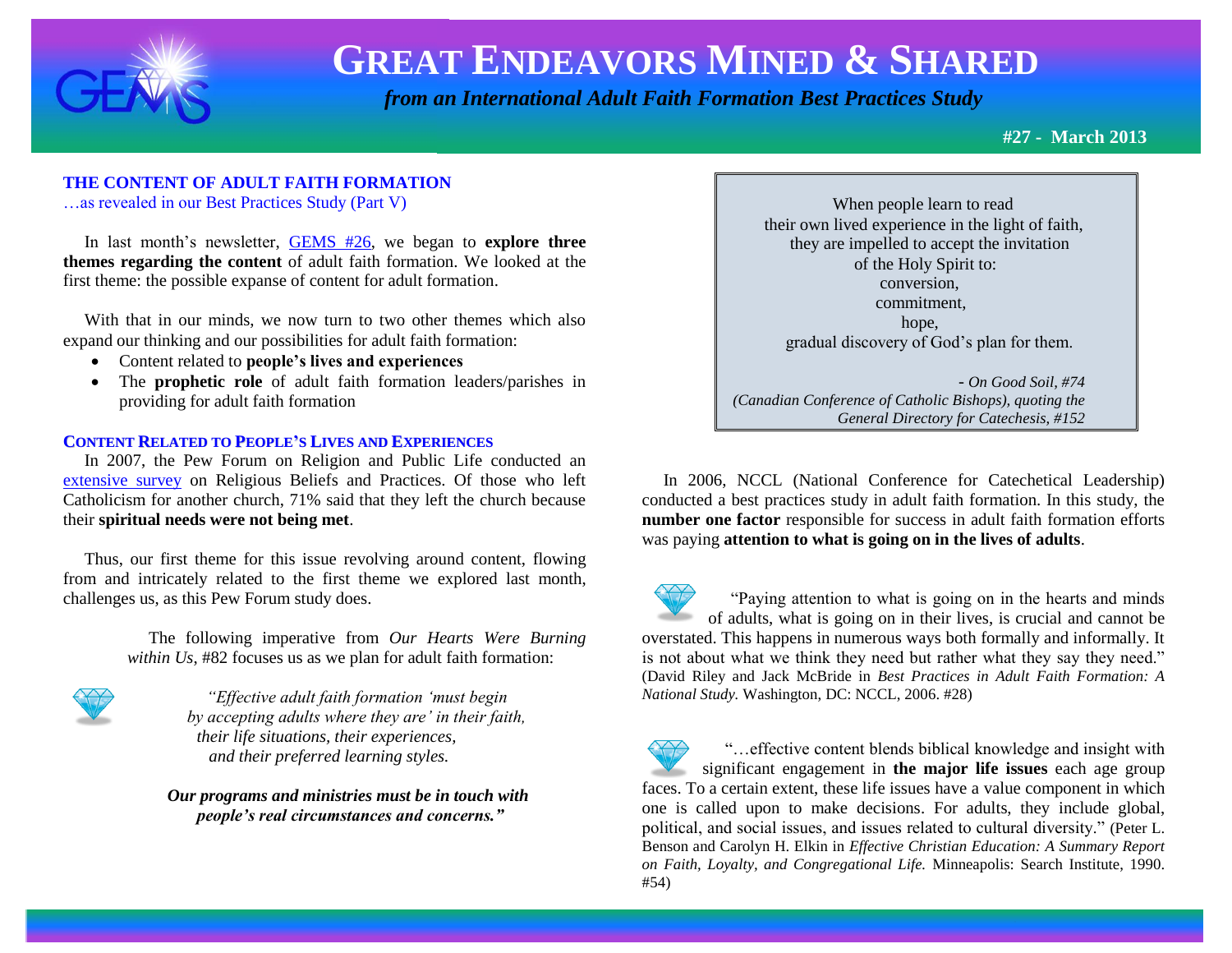

This same study found that effective adult Christian education "emphasizes life experiences as occasion for spiritual insight" and "the natural unfolding of faith and recognizes each person's faith journey as unique." (Benson and Elkin, #55)

We have all experienced the necessity of beginning with people's needs and concerns. "Contrary to what we might hope, the lives of most Catholics are not deeply influenced by religious social structures that touch their lives. Rather, they are **impacted by economic, work-related, and family-focused issues**." (Matthew Hayes in "The Challenge to Be Relevant and Effective: A Response to The Social and Cultural Content of Adult Religious Education" in *Agenda for the 90's: Forging the Future of Adult Religious Education* (USCC, 1989), pages 65-70.)



 "Within its evangelizing mission, the Church seeks to assist people to integrate their faith in all aspects of their lives and to reach a level of spiritual development that will serve them well no matter what situation or question they may encounter. …

 …this need for ongoing catechesis becomes clear as a person goes through a transition in life, such as entering into marriage or becoming a parent. At other times, a crisis may become a catalyst for re-examining one's life, such as when a loved one dies suddenly or one is diagnosed with a terminal illness." (*On Good Soil*, Canadian Conference of Catholic Bishops, #42)

When we do it well, what a difference it makes – and we have the potential to do it well! "…the church may be one of the few places where adults can feel safe enough to ask aloud the moral and ethical questions that arise out of their daily lives at home, at work, at play, and in the community.

 What do I do when an employer asks me to compromise my integrity?

 What is my responsibility as a Christian in my neighborhood, community, nation and world?"

> (Eugene Roehlkepartain in *The Teaching Church*. Nashville: Abingdon Press, 1993.)

#### **Wondering GEM:**

How are our parishes, our vicariates and regions, our (arch)dioceses safe places?

> The life experience of human beings often causes them to seek "more": the good, the holy, the meaningful, the intelligible. Human "interests, questions, hopes, anxieties, reflections and judgments" in the lives of people "converge to form a certain desire to transform (our) existence." and has the potential for learning.

 - *On Good Soil, #74 (Canadian Conference of Catholic Bishops), quoting the General Directory for Catechesis, #152*

 This reality – responding to people's needs – reiterates some core adult faith formation principles:

- The necessity of **continual needs assessment**
- The importance of having **"the recipients" of adult faith formation involved** in the discerning and planning process

"A theory of needs may explain why a program initiated by learners is more successful than a program initiated by the institution. Organizations will more closely meet the needs of their members when opportunities are provided for participation in the direction and planning of activities.

• How can I treat my employees justly?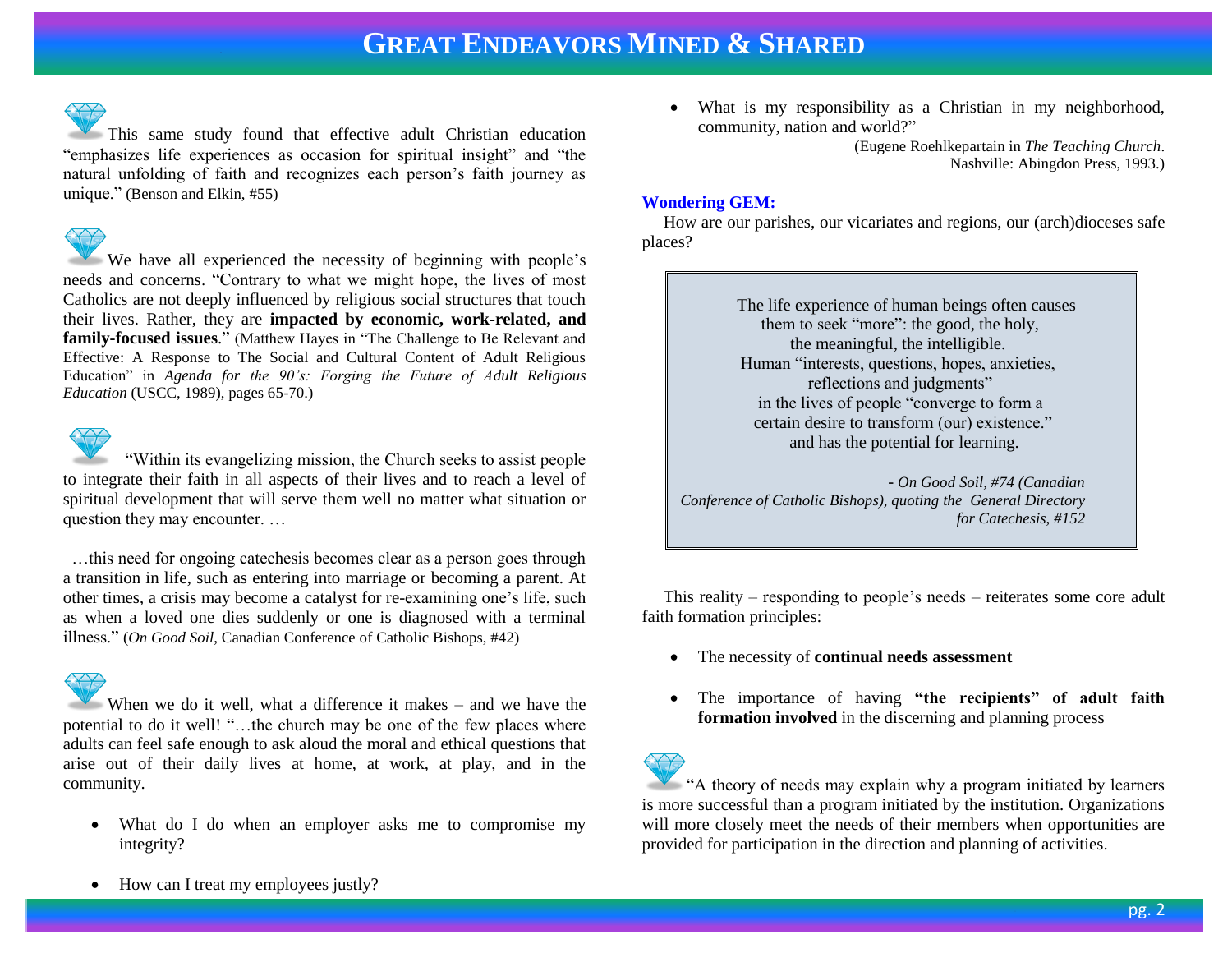In spite of the many things which could be taught and the eagerness of the adult religious educator to impart knowledge to learners, educational events will be dull and uninspiring **when answers are given to questions which have not been asked or for which there is no expressed need.** 

 Successful programs will be about **the real concerns and issues in the present, concrete, personal and social lives of participants.**" (R.E.Y. Wickett in *Models of Adult Religious Education Practice*, Religious Education Press, 1991.)



 Richard Johnson [\(http://www.senioradultministry.com/\)](http://www.senioradultministry.com/) has often said in his workshops that we have three master teachers in life: relationships, sickness and aging.

 The most teachable moments in a person's life may be when he or she is negotiating these critical passages, living with/through these everyday life events. It is precisely then that people need assistance, need support. According to Abraham Maslow, the presence or absence of timely assistance at these times may determine their further development.

**Wondering GEM**: As we look at the goals and programs for adult faith formation offered in our parishes

- Do they touch on these areas of people's lives?
- Do our programs connect these inevitable everyday experiences and realities of life with faith?



 "Adults expect relevance and timeliness for their learning. There is a moment of readiness when their journey takes them to a point of openness and receptivity for the learning event. They want the learning to be pertinent to their life journey, with immediately useful

application." (Margaret Fisher Brillinger in *Adult Religious Education: A Journey of Faith Development*, Marie A. Gillen and Maurice C. Taylor, eds., Paulist Press, 1995.)



People's feelings and needs are "present tense…directly related to the learner's current life experience, tasks, relationships and

problems and indirectly related to his past experiences. These present tense

feelings and needs must be respected and recognized." (Donald H. Brundage and Dorothy MacKeracher in *Adult Learning Principles and their Application to Program Planning.* OISE, 1980.)

 Another core consideration to keep in mind (and this should lighten the hearts and workloads of adult faith formation coordinators), when we look at the many needs of people in our parishes: **we don't have to provide everything.**

"A task which should be included in the DARE's (Director of Adult Religious Education) job description refers to the broader community. The adult specialist should not only develop working lists of community resources for adults but help adults relate to these resources. Thus this specialist will be in touch with counseling, welfare, medical and educational agencies, and a variety of other agencies servicing adults and their families." (R. Michael Harton in *Handbook of Adult Religious Education*, Nancy T. Foltz, ed., Religious Education Press, 1986)





#### **THE PROPHETIC ROLE OF ADULT FAITH FORMATION LEADERS/PARISHES IN PROVIDING FOR ADULT FAITH FORMATION**

We move now to our third theme – the last, but perhaps the most important. We just reflected on the necessity of responding to the needs and interests of our people. Is there a time and place for providing **opportunities which parishioners haven't requested?**

 Is it the role of leadership to raise awareness and consciousness, to invite people to go a little deeper, a little broader?